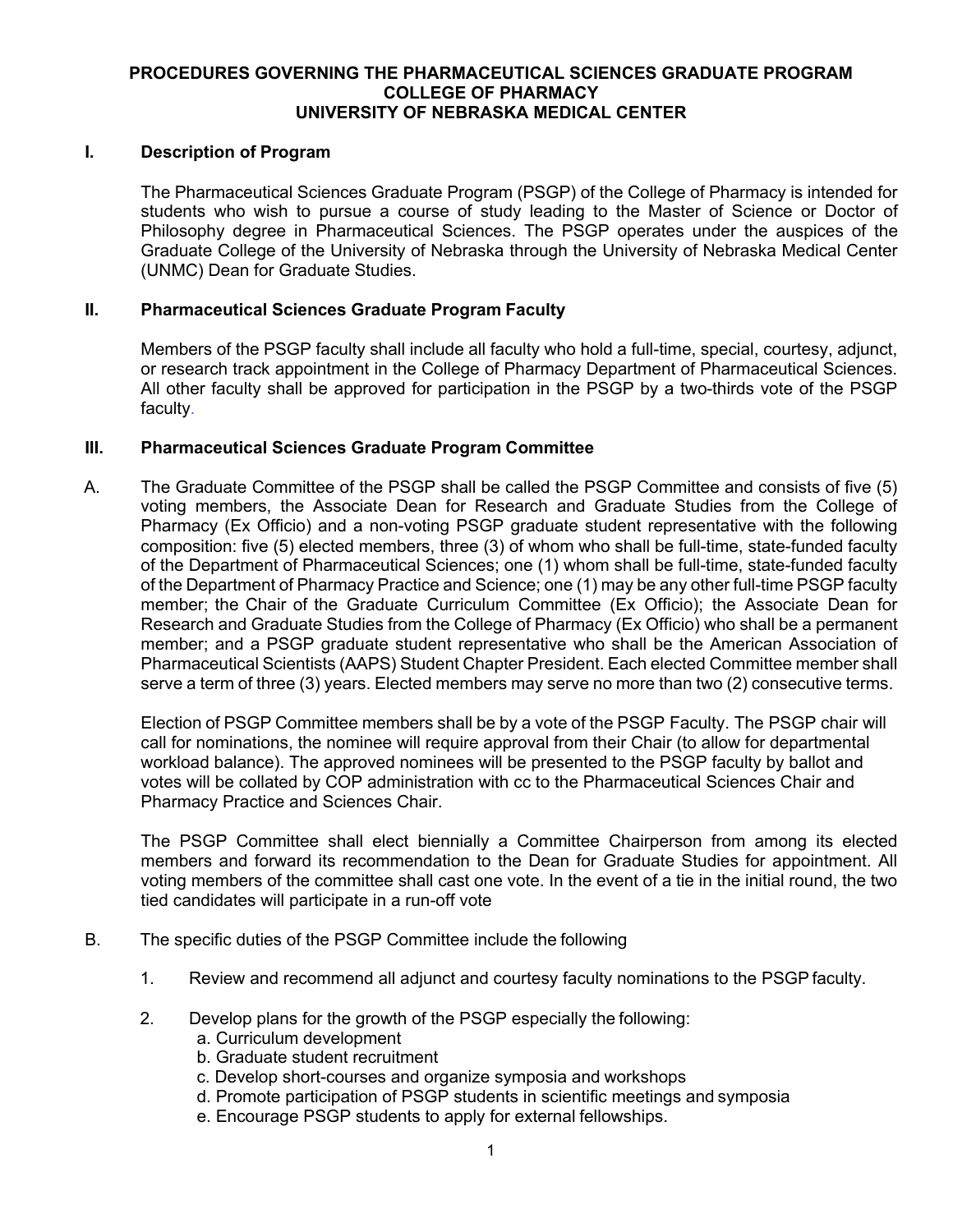f. Develop contacts with academic and industrial representatives

- 3. Review applications for graduate student admission to the PSGP, and submit recommendations regarding admission to the UNMC Dean for Graduate Studies and Research;
- 4. Appoint Advisory Committees for students pursuing the Master of Science (M.S.) degree;
- 5. Make recommendations to the UNMC Dean for Graduate Studies for Supervisory Committee appointments for PSGP students pursuing the Doctor of Philosophy (Ph.D.) degree;
- 6. Review progress of students in the PSGP for compliance with the guidelines of the UNMC Graduate College and PSGP requirements. This includes timely formation of the student's advisory/supervisory committee, submission of a Program of Study, submission of a proposal for the Comprehensive Examination, annual review, and the thesis/dissertation defense;
- 7 Evaluate courses and the curriculum in the PSGP at least once every three years;
- 8. Evaluate all PSGP course proposals prior to submission to the UNMC Graduate Council;
- 9. Recommend recipients of select graduate student fellowships to the Dean for Graduate Studies;
- 10. Select students for teaching assistantships. Preference for funding will be given to students admitted with the Ph.D. degree objective.
- C. The PSGP Committee shall discharge its official actions by a majority vote.

# **IV. Policies Governing the Admission and Progress of Studies**

The PSGP Committee shall be responsible for the admission and academic progress of students admitted to the program. In addition to meeting the following requirements, PSGP students and research advisors must also conform to the general requirements and procedures of the Graduate College of the University of Nebraska.

# **A. Application for Admission**

1. Applications for admission to the PSGP must be submitted online. In addition to the general requirements governing admission to the Graduate College that are detailed in the Graduate Studies Bulletin website (http:www.unmc.edu/gradstudies/), the following requirements must also be satisfied:

a. To be admitted to the PSGP, applicants must hold the minimum of a baccalaureate degree or its equivalent from an accredited college or university. Applicants should have achieved a minimum cumulative grade-point average (GPA) of 3.0 on a 4.0 scale or equivalent qualification. Under special circumstances, students with a cumulative GPA below 3.0 may be considered for admission to the PSGP and admitted with PROVISIONAL status. The provisional status will be removed by earning a grade of not less than B in all courses in the first two semesters following admission.

b. A report of Graduate Record Examination (GRE) scores is optional for of all applicants seeking admission to the PSGP. GRE scores may be submitted by the student or requested by the PSGP committee.

c. The Test of English as a Foreign Language (TOEFL) examination for English proficiency is required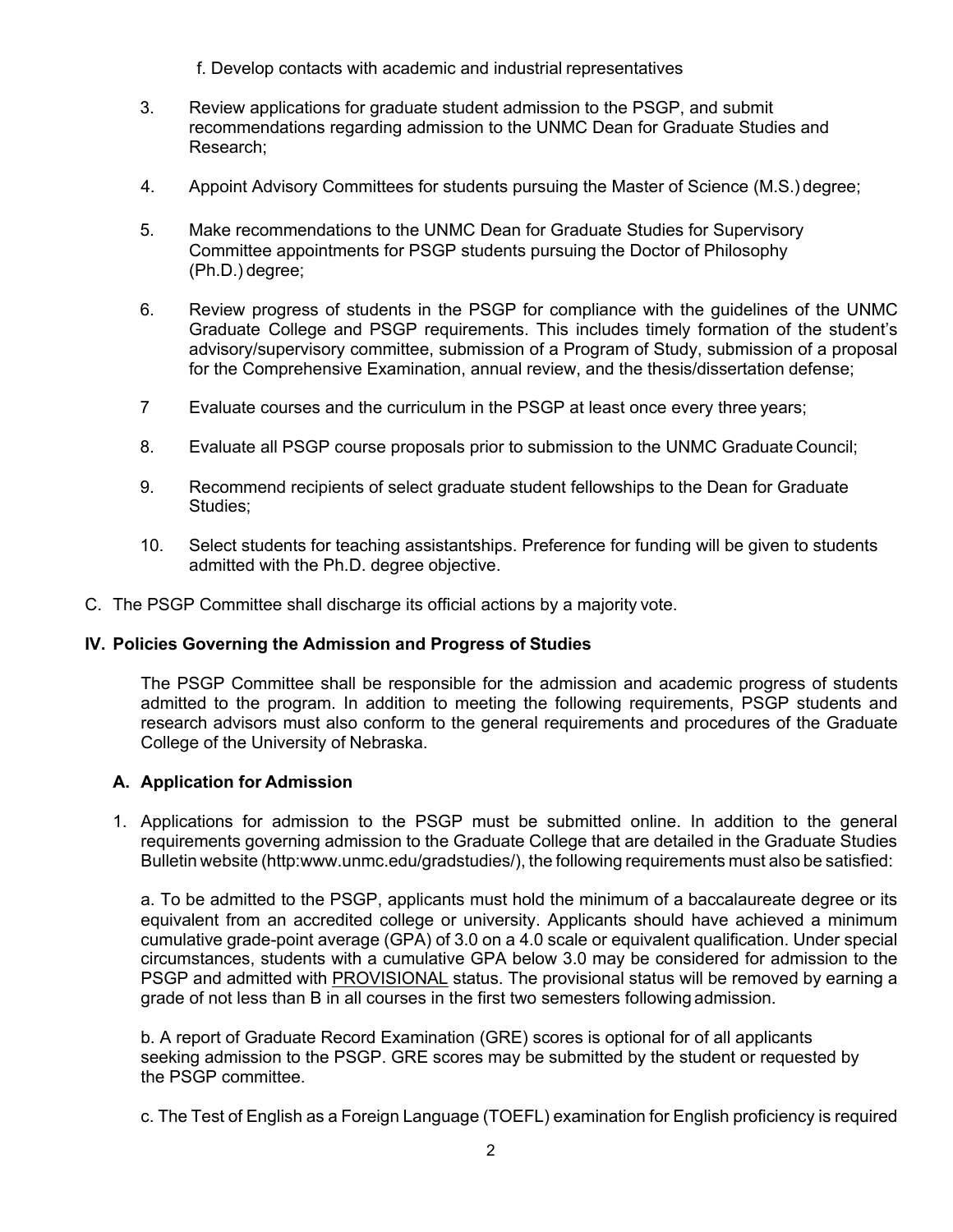of all students from a country where English is not the native language. Applicants must meet the minimum score requirements established by UNMC.

- **2.** A completed application must include the following**:**
	- a. Application form;
	- b. One official transcript from each university or college attended;
	- c Three letters of recommendation;
	- d. Official record of GRE and TOEFL (if applicable) scores.

### **B. Review of Applications for Admission**

Applications for admission indicating an intent to pursue studies leading to the Master of Science or Doctor of Philosophy degree with an emphasis in Pharmaceutical Sciences will be forwarded by the UNMC Dean for Graduate Studies to the PSGP Committee for review. Each application will be reviewed by the PSGP Committee. Evaluation of the applications will be based in part upon prior academic performance, GRE score, letters of recommendation, prior research experience, if applicable, and English proficiency. After the application has been reviewed, the PSGP Committee will forward its recommendations to the UNMC Dean for Graduate Studies for appropriate action.

# **C. Programs of Study**

- 1. Master of Science Degree
- a. Prior to the appointment of an Advisory Committee, the PSGP Committee shall appoint an interim advisor to counsel the student on course requirements, program requirements, development of a preliminary Program of Study, and other matters pertaining to graduate study.
- b. Prior to selecting a Research Advisor, each student shall meet with at least six PSGP faculty members to determine the research area that would be most appropriate for his/her research interest(s). The student shall select a Research Advisor who must be a College of Pharmacy PSGP member, by 2 months from the date of matriculation into the PSGP. The Research Advisor shall act as Chair of the Advisory Committee. With the permission of the PSGP committee, a student may join a PSGP faculty outside the College of Pharmacy.
- c. The Individual Development Plan (IDP) must be submitted by 3 months after matriculation. Ideally, this will be accomplished with the help of the student's research advisor. However, the interim advisor will act in his/her role as temporary mentor to complete the IDP, if needed.
- d. After consultation with the student, the Research Advisor shall forward to the PSGP Committee a list of proposed members for the Advisory Committee. The Advisory Committee shall be composed of a minimum of three graduate faculty members including the research advisor/chair. The majority of the advisory committee members must be from outside the advisor's research group.
- e. The advisory committee of students must be formed by 3 months from their matriculation into the program and approved by PSGP and the UNMC Dean for Graduate Studies.
- f. The advisory committee should have its  $1<sup>st</sup>$  meeting with the student, outline, and approve a program of study by 4 months from their matriculation into PSGP, but ideally before registration of courses of the second semester of the MS program.
- g. The PSGP Committee will appoint the Advisory Committee and inform the UNMC Dean for Graduate Studies thereof.
- h. The Advisory Committee has the following principal responsibilities: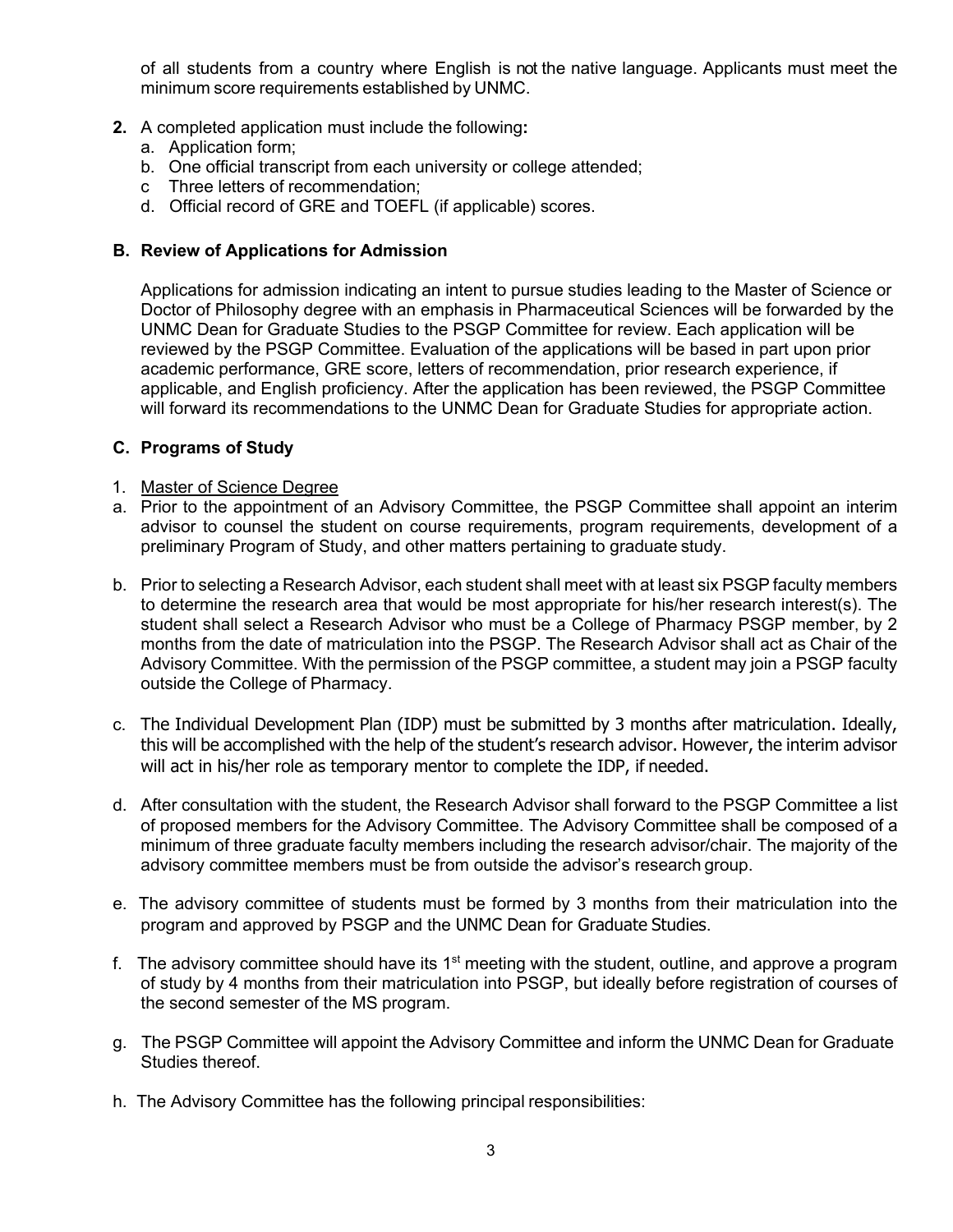- i. Assist the student in developing a Program of Study.
- ii. Advise the student regarding research direction and thesis preparation.
- iii. Administer the Comprehensive Examination.
- iv. Serve as the Examining Committee for the Final Oral Examination, i.e. thesis defense.
- i. The Advisory Committee shall meet at least once every 6 months to review the student's progress in coursework and research. A copy of the minutes of all advisory meetings shall be given to the student's Advisory Committee members, Chair of the PSGP Committee, and the UNMC Dean for Graduate Studies (Sequidor).
- j. MS students may not receive a stipend from the lab in which they perform thesis research. MS students are allowed to seek part-time employment at or outside UNMC as long as said employment does not contribute to the thesis research. Time dedicated to part-time employment must be communicated to the advisor.
- 2. Doctor of Philosophy Degree
- a. Prior to the appointment of a Supervisory Committee, the PSGP Committee shall appoint an interim advisor to counsel the student on course requirements, program requirements, development of a preliminary program of study, and other matters pertaining to graduate study.
- b. Prior to selecting a Research Advisor, each student shall meet with at least six PSGP faculty members to determine the research area that would be most appropriate for his/her research interest(s). Additionally, students must complete a minimum of three laboratory rotations with research groups of PSGP faculty with a primary appointment in the College of Pharmacy. Each rotation must be for a minimum of two months and a maximum of 3 months, unless exempted by the PSGP Committee prior to selecting a Research Advisor. In addition to the three rotations within the College of Pharmacy, students may choose, with approval of the PSGP committee, to complete additional laboratory rotations in research groups of PSGP faculty with a primary appointment outside the College of Pharmacy. Choosing a lab outside of the COP requires PSGP Committee approval. While rotations are intended for students entering PSGP as a TA, in exceptional circumstances, a student entering as an RA may be considered for rotation with the supervisor's and PSGP committee's permission.
- c. The Individual Development Plan (IDP) must be submitted by 12 months after matriculation. Ideally, this will be accomplished with the help of the student's research advisor. However, the interim advisor will act in his/her role as temporary mentor to complete the IDP, if needed.
- d. The student shall select a Research Advisor who shall be a PSGP faculty member, by 9 months from the date of admission into PSGP. Students recruited by the College through national and international scholarship programs are required to select research advisors from PSGP faculty with a primary appointment in the College of Pharmacy. The Research Advisor, after consultation with the student, shall forward to the PSGP Committee a list of proposed members for the Supervisory Committee. The Supervisory Committee shall be composed of at least four graduate faculty members including the Research Advisor. The majority of the supervisory committee members must be from outside the advisor's research group.

If a student chooses a faculty advisor with a primary appointment outside the College of Pharmacy, that faculty member will be required to reimburse the department for stipend costs associated with time spent in the faculty member's laboratory during the first year stipend period.

e. The Supervisory Committee of students should be formed by one year from their admission into the program.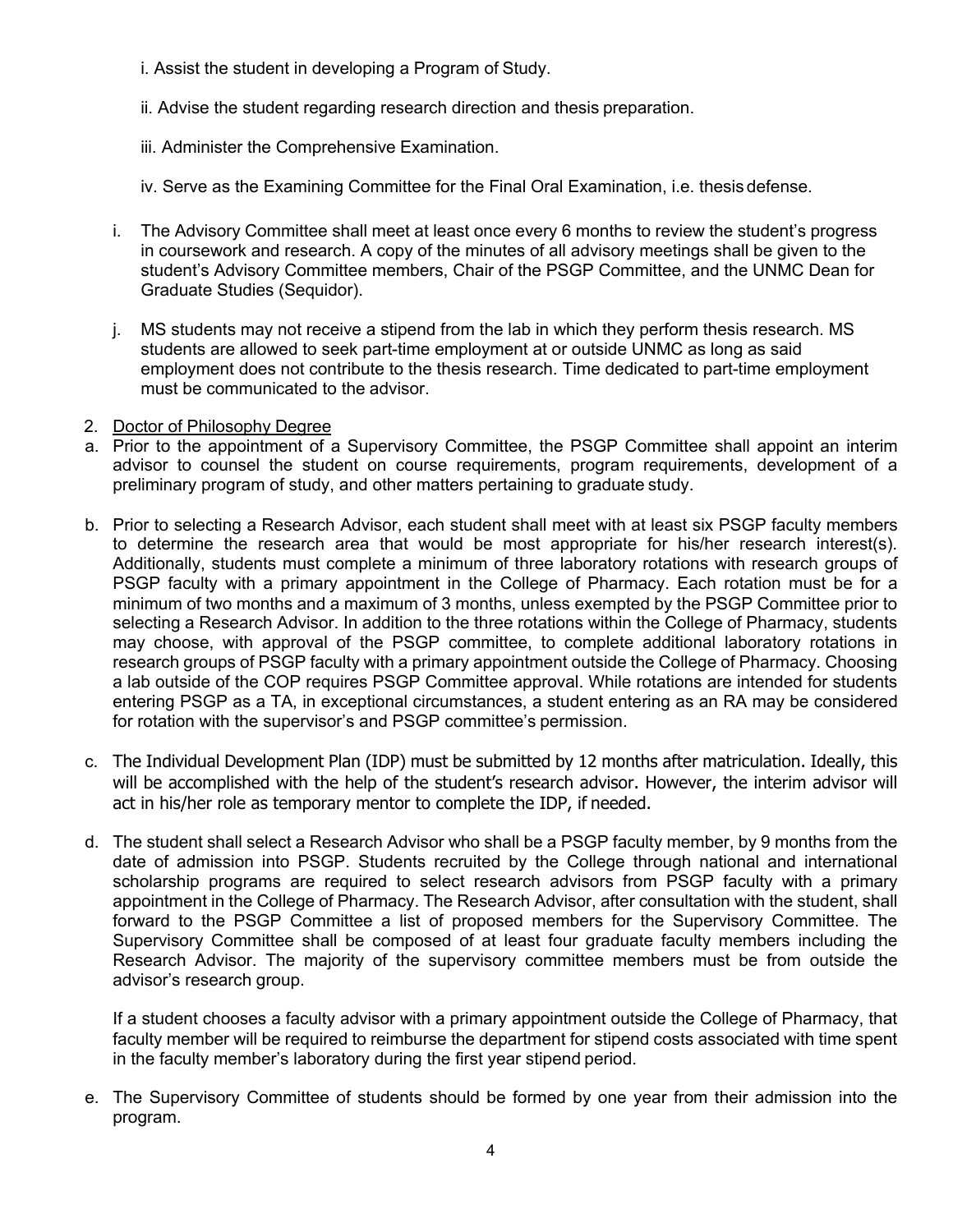- f. The Supervisory Committee must have its  $1<sup>st</sup>$  meeting with the student, outline, and approve a program of study by 13 months from the start of classes in the first year in the PSGP. It is encouraged, however, that students form a committee as early as possible.
- g. In the case of students who are admitted to the Program and supported by faculty in the form of a research assistantship, the respective faculty will serve as that student's Research Advisor and will guide the student in developing his/her Program of Study. Laboratory rotations for those students will be at the discretion of the student's Research Advisor.
- h. The PSGP Committee will review the proposed membership of the Supervisory Committee and may recommend the appointment of additional members, if deemed advisable. The PSGP Committee will forward its recommendation to the UNMC Dean for Graduate Studies for approval andappointment.
- i. The Supervisory Committee has the following principal responsibilities:
	- i. Assist the student in developing a Program of Study;
	- ii. Approve the topical area for dissertation research;
	- iii. Recommend language and research training and techniques;
	- iv. Advise the student regarding research direction and dissertation preparation;
	- v. Administer the Comprehensive Examination;
	- vi. Serve as the Examining Committee for the Final Oral Examination, i.e. dissertationdefense.
- j. The Supervisory Committee must meet at least once every 6 months to review the student's progress in coursework and research. A copy of the minutes of all Supervisory Committee meetings shall be given to the student's Supervisory Committee members, Chair of the PSGP Committee, and to the UNMC Dean for Graduate Studies (Sequidor).
- k. Failure to meet deadlines related to formation of a Supervisory Committee, IDP, 1<sup>st</sup> and subsequent meetings will result in a registration hold per UNMC Graduate Studies Guidelines
- 3. Course Requirements

All students are required to register for the PHSC 960 Current Topics in The Pharmaceutical Sciences (Journal Club) for six semesters, and PHSC 970 Seminar in Pharmaceutical Sciences every Fall and Spring semesters.

M.S. Course Requirements: Each M.S. student must complete 3 or 4 core courses as defined by the PSGP Curriculum (http://www.unmc.edu/pharmacy/programs/psgp/curriculum.html). The required core courses include PHSC 845 Quantitative Pharmaceutical Analysis, PHSC 885 Physical Pharmacy, PHSC 910 Pharmacokinetics and Biopharmaceutics and IPBS 801 Fundamentals of Biomolecules. IPBS 801 may be waived if the student received a B or better in an undergraduate or graduate biochemistry course prior to admission into the PSGP program. One elective course is required and will be determined with the assistance of the student's advisory committee. The student's advisory committee shall guide him/her in their course requirements. Each M.S. student is expected to complete his/her core course requirement within 18 months after matriculation into the PSGP.

Ph.D. Course Requirements: The PSGP curriculum for Ph.D. students consists of four separate tracks from which students can choose. These curriculum tracks are the following: 1) Drug Delivery and Biopharmaceutics; 2) Biophysics; 3) Medicinal Chemistry; and 4) Clinical Pharmaceutical Sciences. All students in the PSGP must take PHSC 845 – Quantitative Pharmaceutical Analysis and IPBS 801 Fundamentals of Biomolecules. Additional track-specific curriculum requirements are outlined below. The need for any additional courses beyond those outlined in the curriculum will be determined by the student's supervisory committee. The student's supervisory committee shall guide him/her in their course requirements. Each Ph.D. student is expected to complete his/her course requirement within two years after admission into the PSGP.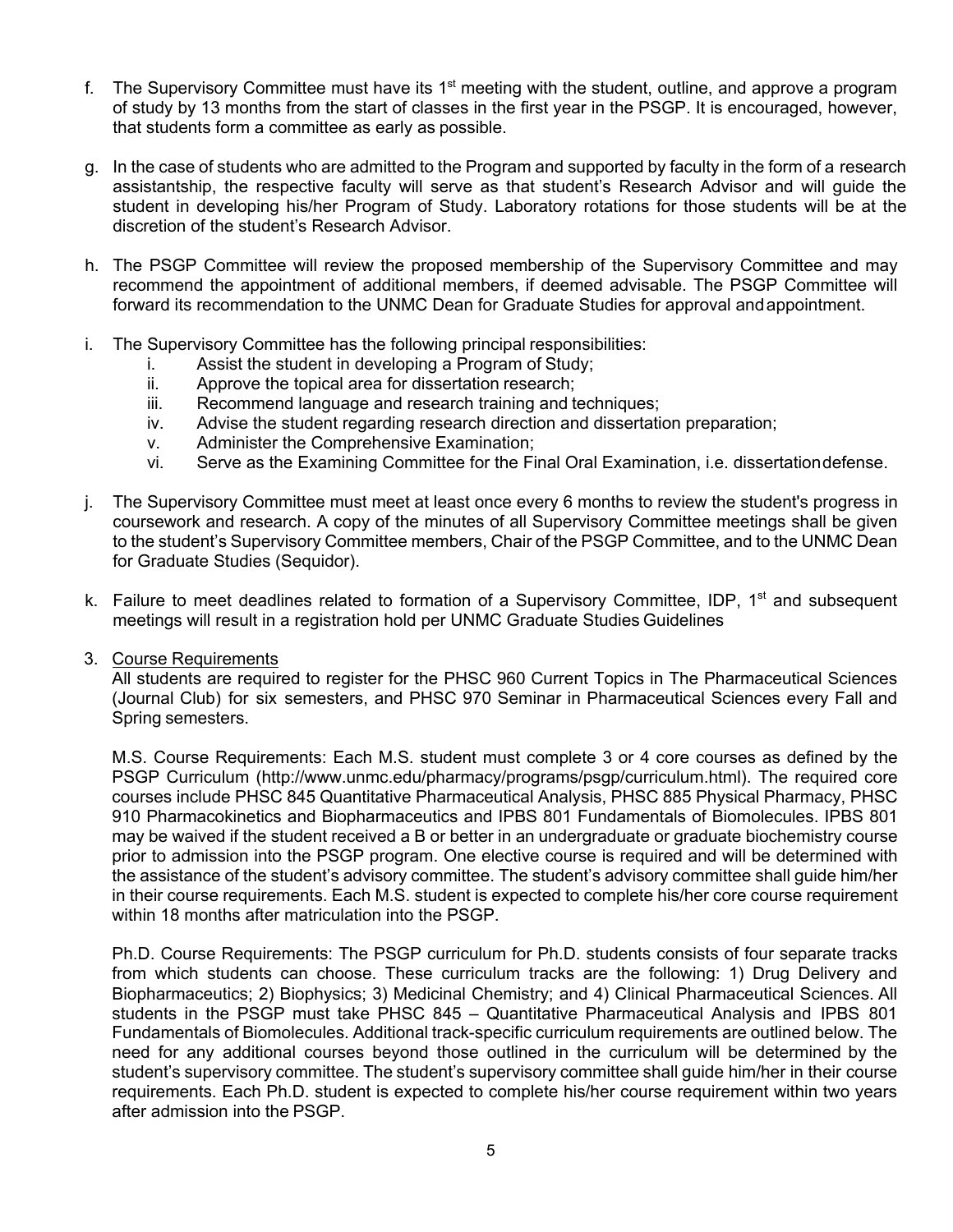Drug Delivery and Biopharmaceutics Track: Required: Pick 2 of 4

PHSC 885 – Physical Pharmacy PHSC 852 – Pharm. Chem. PHSC 910 – PK & Biopharm. BIOS 806 – Biostatistics 2-Electives

Medicinal Chemistry Track: CHEM 8246 – Adv. Org. Chem. – Mech.

PHSC 830 – Advanced Medicinal Chemistry 2-Electives

Biophysics Track: Required: Pick 2 of 3 PHSC 885 – Physical Pharmacy PHSC 848 – Nano & Bioimaging PHSC 921 – Biophysical Chemistry 2-Electives

Clinical Pharmaceutical Sciences Track: PHSC 920 – Applied PK in Transl. Res. PHSC 905 – Applied Pharmacogenomics BIOS 806 – Biostatistics I BIOS 808 – Biostatistics II 1-Elective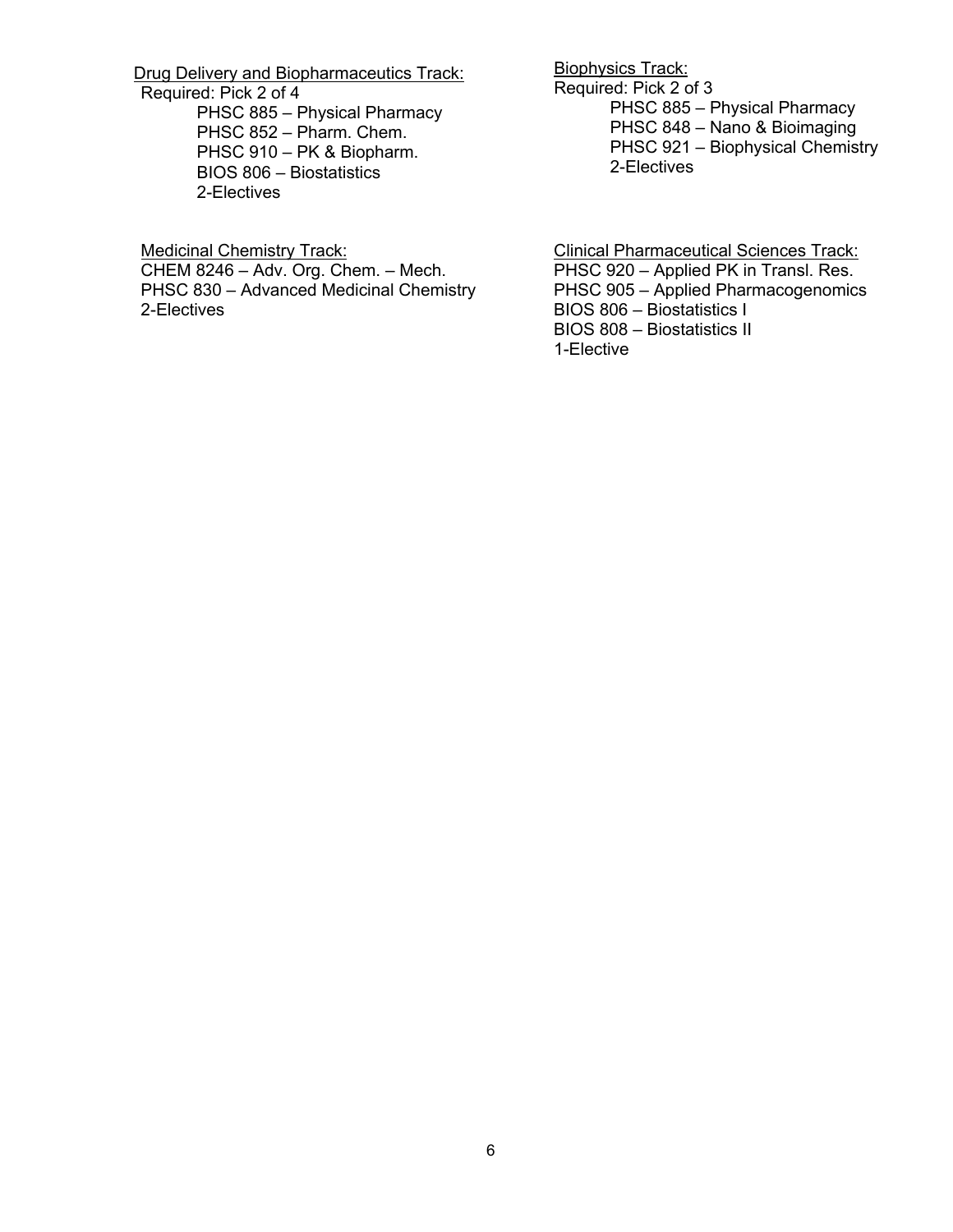# 4. Seminars

All PSGP Ph.D. students are required to give two 30-minute seminars involving their graduate research of admission to the PSGP. A research seminar at any COP research event will count towards this requirement. One seminar requirement may be waived by the PSGP Chair when a student provides evidence of giving an oral presentation at a national or international conference. Attendance is mandatory for all departmental, college, CDDN, and defense seminars. Up to two unexcused absences per semester are allowed.

All PSGP M.S. students are required to present a public defense seminar involving their graduate research of admission to the PSGP. This will fulfil the requirement to give one 30-minute seminar. Attendance is mandatory for all departmental, college, CDDN, and defense seminars. Up to two unexcused absences per semester are allowed.

### 5. Examination Requirements

### a. Master of Science Degree

For students pursuing the Master of Science degree in the PSGP, a written Comprehensive Examination covering material in the approved Program of Study is required. An optional, supplemental oral examination may be held by the Advisory Committee. The Advisory Committee will define the format of the Comprehensive Examination, solicit questions from appropriate instructors, and administer the Comprehensive Examination. The Advisory Committee will inform the student in writing of the format and scope of the Examination and provide the names of the examiners. This information will also be distributed to the PSGP Committee. Within seven days following completion of the Examination, the results of the Comprehensive Examination will be provided to the student, the Advisory Committee, the PSGP Committee, and the UNMC Dean for Graduate Studies.

A Final Oral Examination with primary emphasis on a defense of the thesis research project is also required. On approval by the UNMC Dean for Graduate Studies and Research, the Advisory Committee will serve as the Examining Committee for the Final Oral Examination. Graduate studies requires at least two weeks advance notice of an intent to hold the final thesis defense.

No student will be permitted to take the Comprehensive Examination or Final Oral Examination more than twice. Following failure of either of these examinations for the second time, the student shall be dismissed from the PSGP.

### b. Doctor of Philosophy Degree

Comprehensive Examination: A Comprehensive Examination is required for all students pursuing the Doctor of Philosophy degree. The purpose of the Examination is to determine the extent of the student's knowledge and ability to apply that knowledge. Students must take the Comprehensive Examination within three years after joining the program.

The examination shall include a written original research proposal in the format of a NIH R21 application. The topic cannot be research that the student has already completed or is currently pursuing for their research project, nor a topic taken from one of the mentor's grant applications. The topic does not have to be related to the student's (or mentor's) research project.

A member of the students advisory committee who is not the student's primary mentor will serve as chair of the comprehensive exam committee.

The student will be required to present the specific aims of the proposed topic to his/her Supervisory Committee for their approval prior to writing a full proposal. The full proposal should be submitted to the Committee within two months from the date of approval of the specific aims and should be defended within four weeks after submitting the proposal. The comprehensive examination includes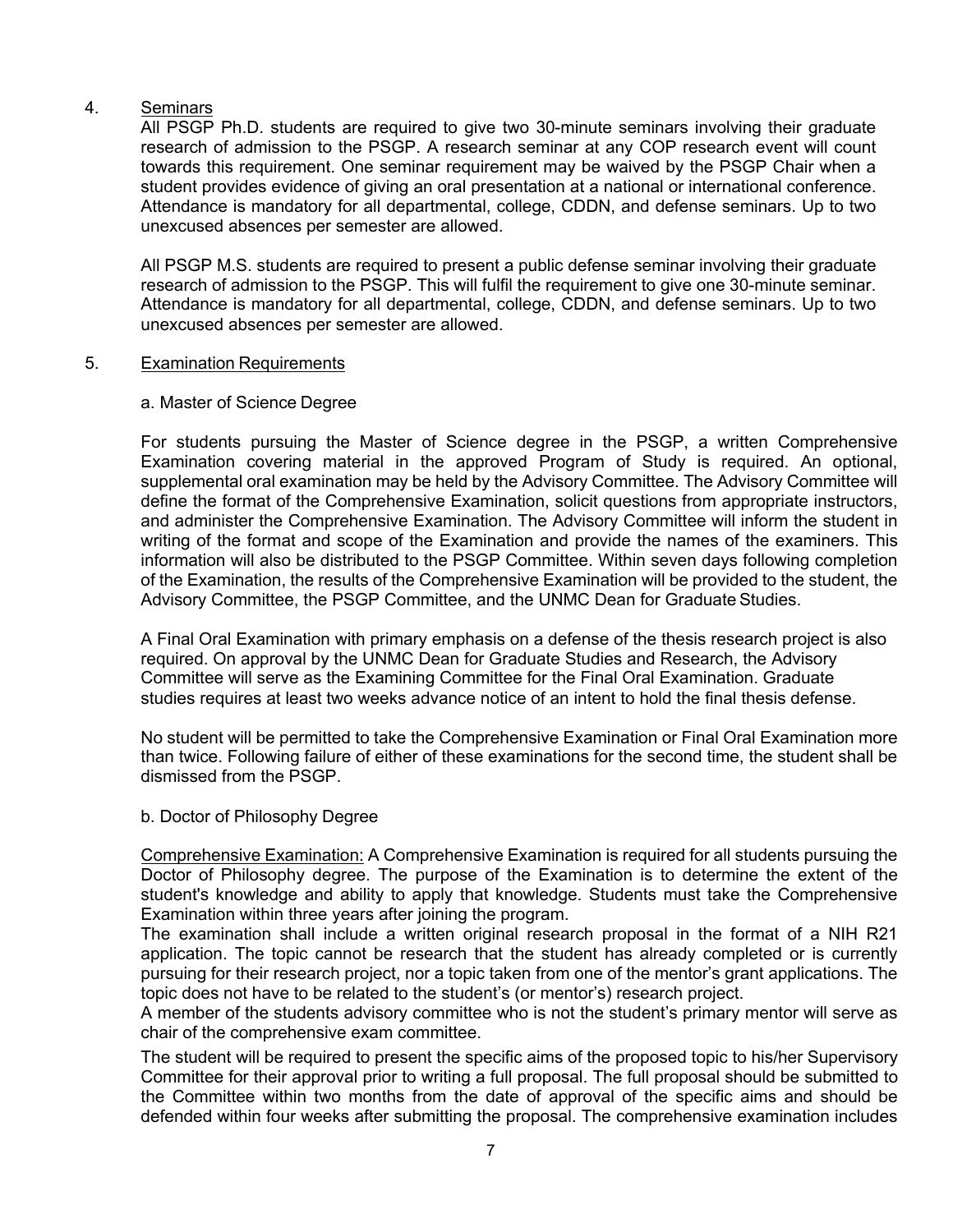a 25-minute presentation, which is open for all faculty and students to attend. The Examination may also include questions from the student's Program of Study. If the majority of the Committee members decide the student did not defend the proposal to their satisfaction, he/she will be given an opportunity to defend the proposal again. This should be done within three months after the initial defense. If the student does not successfully pass the Comprehensive Examination, he/she will be terminated from the PSGP. In special circumstances, the student may be considered for the award of a Master of Science Degree.

The results of the Comprehensive Examination will be provided to the student, the Supervisory Committee, the PSGP Committee, and the UNMC Dean for Graduate Studies and Research. On successful completion of the Comprehensive Examination, the student is eligible to apply for Admission to Candidacy.

The Comprehensive Exam must be attempted before the end of their third year of study. The exam must be completed no less than seven months prior to the dissertation defense. All core and track coursework must be completed prior to taking the Comprehensive Examination. Each student must provide the PSGP Chair with evidence that they are on track to complete the Comprehensive Examination no later than 18 months after matriculation. The Comprehensive Examination must be attempted by the end of the third year. Failure to meet this "deadline will be considered to have failed the initial attempt" as dictated by Graduate Studies (http://catalog.unmc.edu/graduatestudies/requirements-degrees/).

Final Oral Examination: A Final Oral Examination or dissertation defense is also required. The Final Oral Examination is a public examination administered by the Supervisory Committee after the student has been admitted to candidacy, all coursework has been completed, and the dissertation has been submitted for approval. Before completion of the degree, there must be evidence that the dissertation material has been submitted for publication in a peer review journal.

No student will be permitted to take the Final Oral Examination more than twice. Following failure of the Examination for the second time, the student shall be dismissed from the PSGP.

### **Procedures for Resolution of Graduate StudentGrievances**

All student disciplinary actions and grievances shall be handled according to the procedures developed by the UNMC Graduate Council.

# **V. Pharmaceutical Sciences Graduate Program FacultyMeetings**

- A. An annual meeting of the PSGP faculty shall be held immediately following the completion of the Second Semester.
- B. Additional meetings of the PSGP faculty may be held upon the call of the Chairperson of the PSGP Committee or upon the written request of three (3) members of the PSGPfaculty.

# **VI. Amendment of the Procedures for Governing the Pharmaceutical Sciences Graduate Program**

These procedures may be amended by a two-thirds vote of the PSGP faculty, provided that written notice of the amendment with an accompanying statement of the purpose and effect has been distributed to each member of the PSGP faculty at least seven (7) days prior to the vote. The vote may be by written ballot or at a meeting of the PSGP faculty.